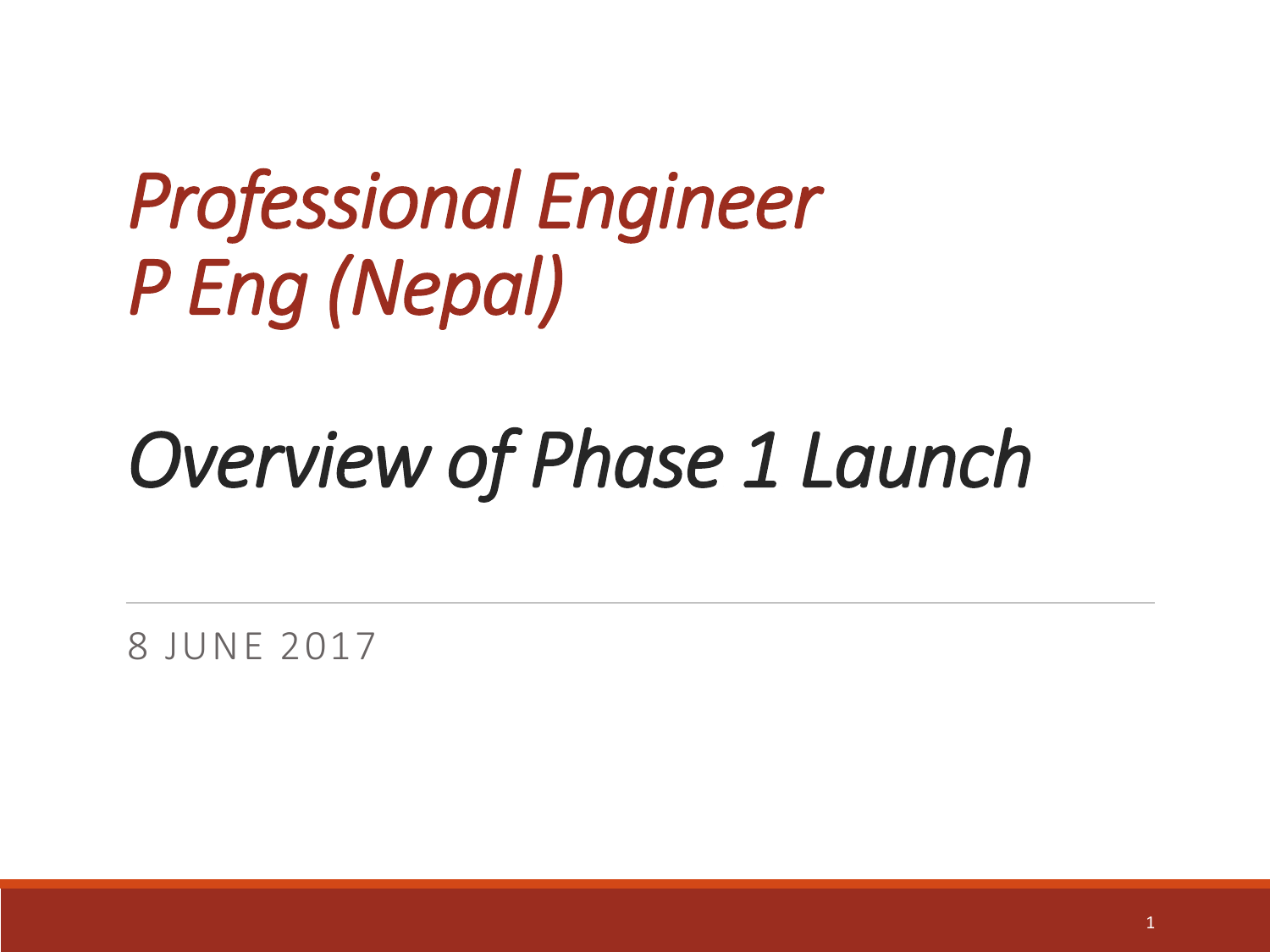### Proposed Phasing

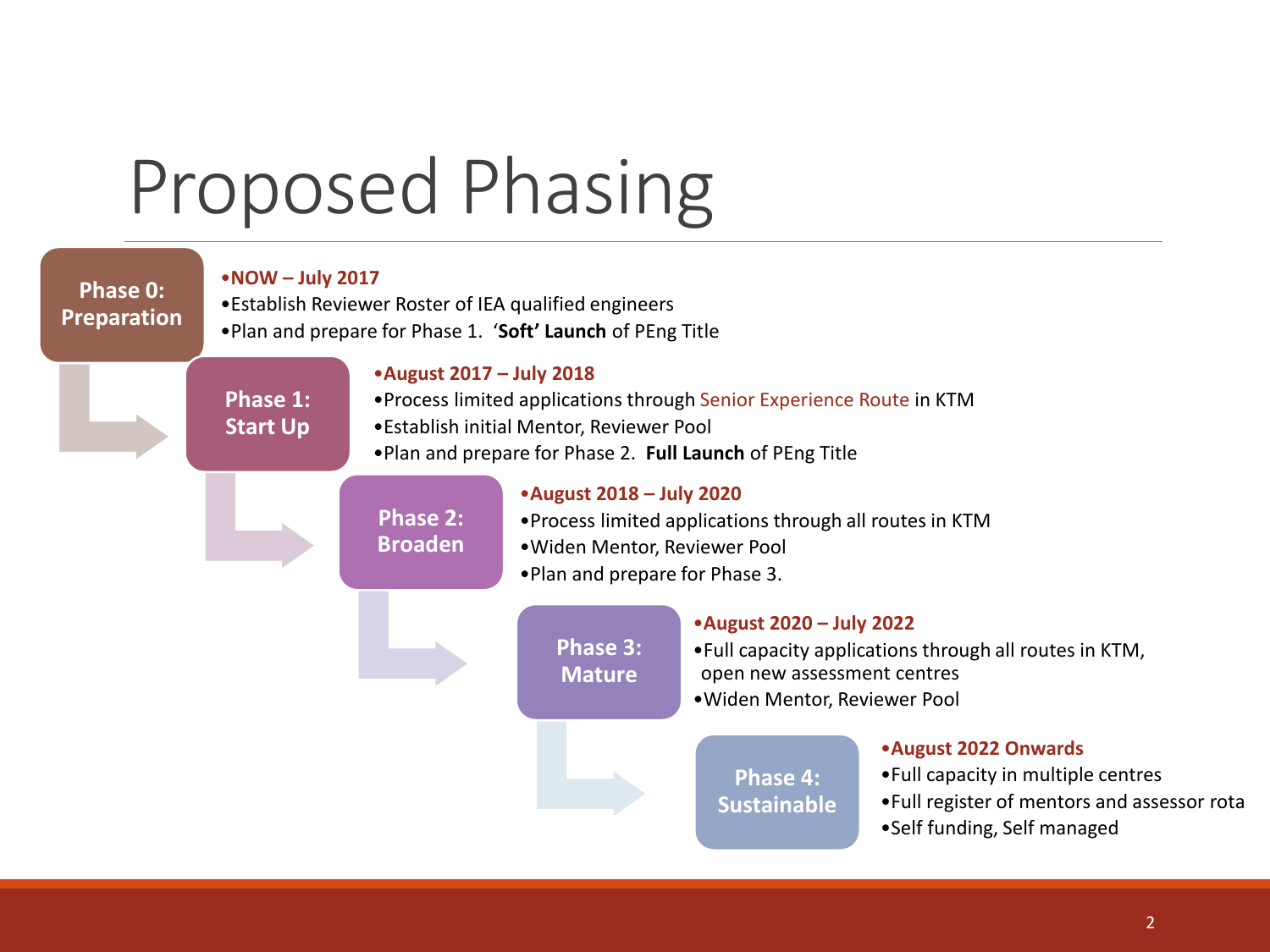# Phase 1 Launch

Launch will be phased, starting with a short term **Senior Experience Route** open for one year only

Indicative Review timings:

- August 2017
	- Initial group to provide pool of mentors and reviewers for future reviews
	- Reviews conducted by professional engineers qualified by members of the International Engineering Alliance (IEA)
- January 2018
	- Second group, reviews conducted jointly by PEng (Nepal) title holders and IEA qualified reviewers
- July 2018
	- Third group, reviews conducted by PEng (Nepal) title holders

Senior Experience Route closes August 2018.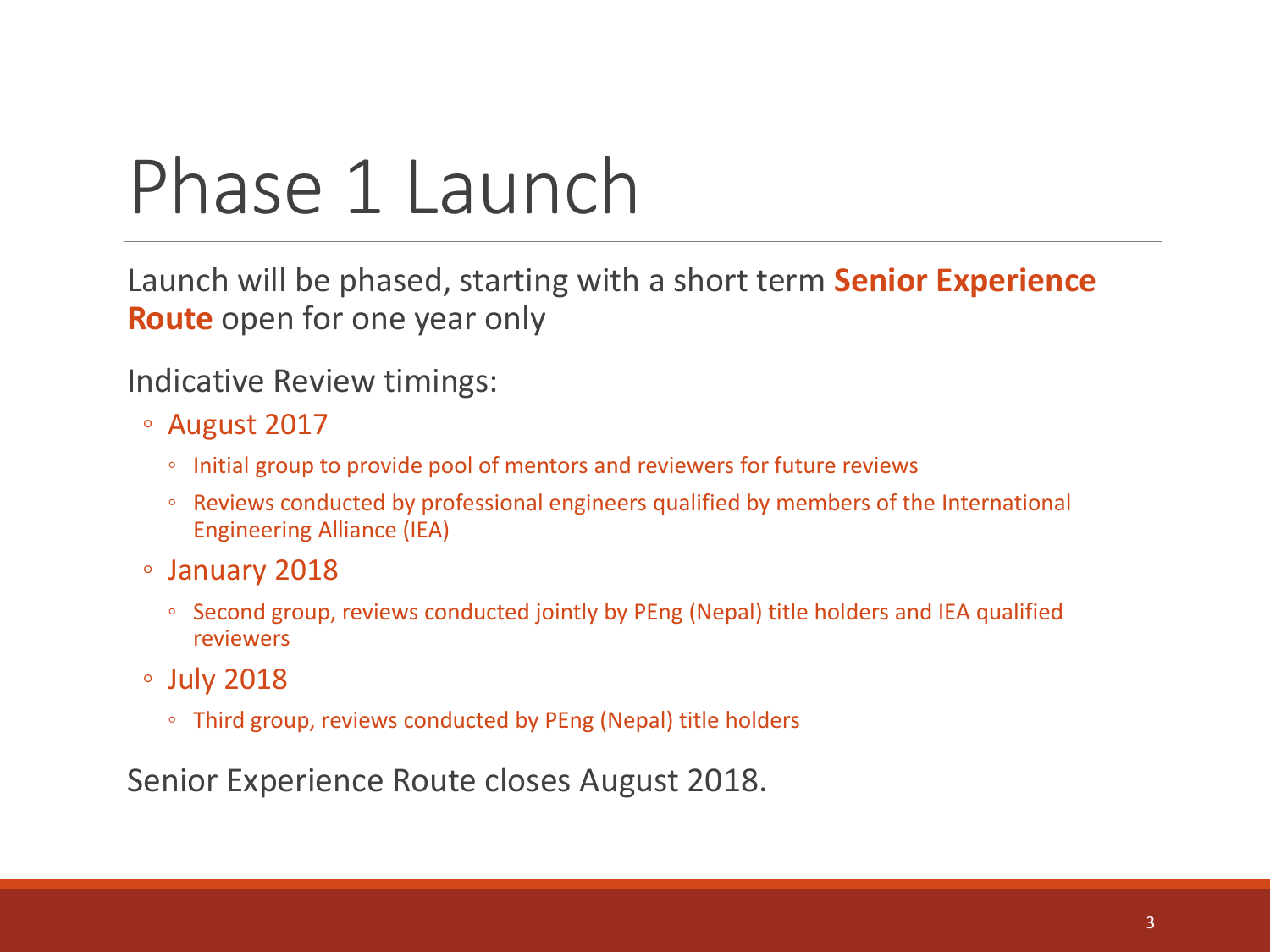### Senior Experience Route

#### **Criteria for Application**

Master's degree in Engineering

Minimum 20 years of professional, post graduate experience

Registered under NEC General category for at least 2 years prior to application

#### **Application Process**

- 1. Submit Application:
	- Application Form
	- NEC certificate of General Registration
	- Curriculum Vitae
	- Reference letter from employer
- 2. Committee Review of application
- 3. Interview by relevant sector specialist reviewers
- 4. Notification of results